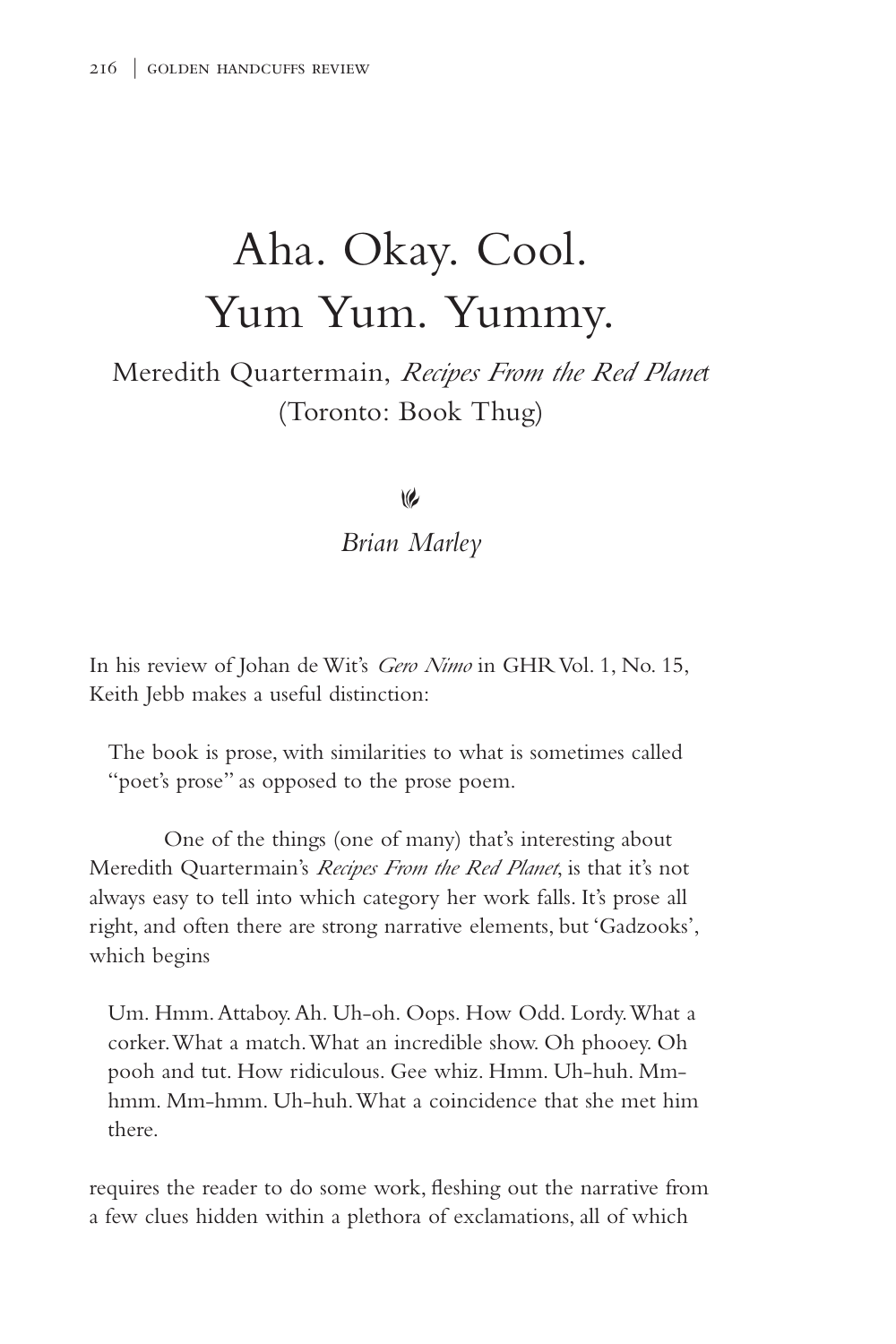are being uttered by someone in response to a story s/he is being told. But the narrative elements don't quite add up, the story isn't straightforward. Or perhaps there's more than one story. We hear of a coincidental meeting, a gun (luckily empty), something that appallingly took 12 hours (a siege? labour?), there's a raised-eyebrow aside about the amazing elasticity of the body (childbirth?), a woman is said to have left with her baby (a breakup with the man wielding the gun, the baby's father?), the idiocy of playing around with a saw is mentioned, there's an accidental (but perhaps predictable: idiots abound in fiction as in life) amputation (oops-a-daisy), followed by the phrase "What a gas with the smoothiacs and the Cyborginis" (now where did that come from?), followed by something negative about a barbecue, an unnecessary apology to do with pink underwear (whu?), and a comment about the status of said apology. "What a bleep bleep bamboozler," declares the respondent, having heard all this. How true. But who would have thought it? Quartermain would. Indeed has. She provides the ingredients – some; by no means all; in fact hardly any – and it's the reader's job to cook up a likely story.

What could easily get overlooked in this quest for a coherent narrative is the key role played by the exclamations themselves. The dance of the syllables, the belly-bumping vowels and sheer musicality of the prose, the extravagant range of exclamations (as signposted by the title of the piece – the delightfully archaic 'Gadzooks'), the sequences of short, darting phrases, the respondent's attentive noises ("Uh-huh. Uh-huh. Hmm.") – all contribute to the rich texture and supple rhythmic play of the piece.

Of the 60 micro-fictions in *Recipes From the Red Planet*, only one stretches to a third page. Brevity is all. Despite which, none of the stories feels like it's making a headlong dash (pants on fire) to the final period (a duck pond situated nearby). This demonstrates a masterly sense of pace and the know-how to give each sentence – and each part of it, if necessary – room to breathe. And line by line, it's almost impossible to predict what will happen next. Even some of the thematically less complex stories – such as 'Invention 26', which explores several madly inventive but highly unlikely uses for the Chrysler building – constantly confound expectations.

And what of 'My Characters', thematically straightforward but absurdly complex, which defies any attempt at a detailed synopsis? It begins